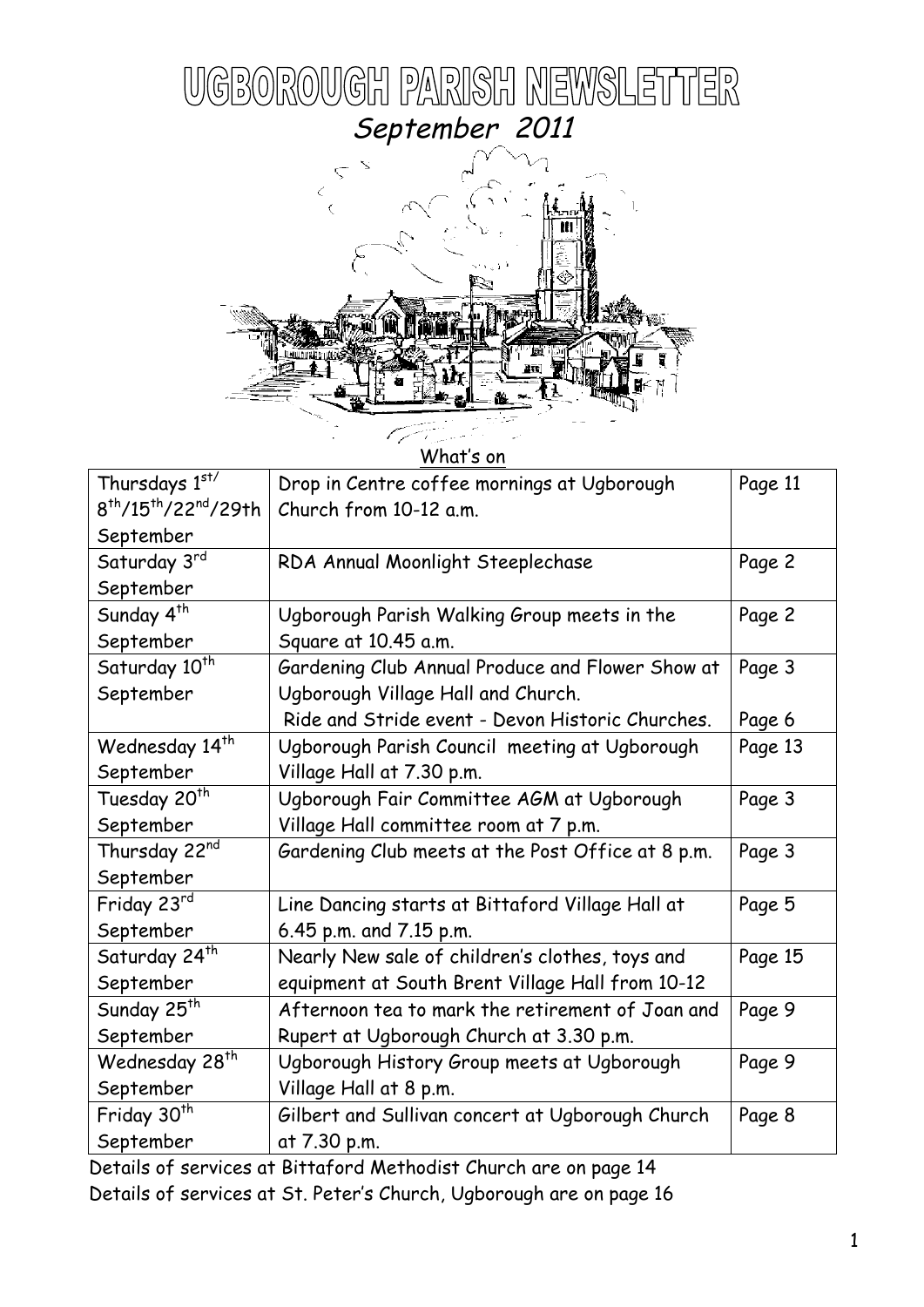# Erme Valley Riding for the Disabled. Peggy Douglas

We rely totally on donations and support from the local community and our next event for your diary is the annual Moonlight Steeplechase which takes place on Saturday 3rd September.



We are very grateful for the successful fundraising events

recently. The Beerfest at the Horse and Groom raised around £1700, the bar at Ugborough Fair raised £780 and the annual coffee morning raised almost £800. Thanks also to Len and Peggy Wakeham for their generous contribution following their 60<sup>th</sup> wedding anniversary.

From the Horse and Groom team

Another great fundraising Weekend was held at The Horse and Groom in Bittaford at their "2nd Summer Beer & Cider Festival" 1st - 3rd July 2011. The Fundraising efforts of the Horse and Groom and their team of helpers, the kind donations by customers and friends, the live music performers and Morris Men together raised a total of  $E$  1751 for the

ERME VALLEY RIDING FOR THE DISABLED ASSOCIATION (RDA.)

Money was raised by donating 50 pence for every pint sold in the Beer & Cider Tent and the proceeds of the Pig Roast, the Raffle, a Charity Auction, Dave & Olly`s Head Shave, games, face painting and even Pierre (age 8 from the Horse & Groom) doing some magic.

Hopefully we will do even better next year!!! The "3rd Horse & Groom Summer Beer & Cider Festival" will be held on Friday 6th, Saturday 7th & Sunday 8th JULY 2012.

Ugborough Parish Walking Group Merryl Docker (01752 893651) Come on walkers, where are you? Our plucky band of walkers has diminished somewhat over the summer months. Come out of hiding



and let's see what's around the corner on our next walk along our Parish rights of way:

**Sunday 4th September, 10.45am, meet in Ugborough Square.** As you know, you can just turn up on the day - hatted and booted for whatever the weather is doing on the day - no obligation and no cost - you can't say fairer than that!! Bring your family and other animals.

Our walks are not arduous or long, we just chat and amble along enjoying the beauties of Ugborough Parish countryside ~ come and join us.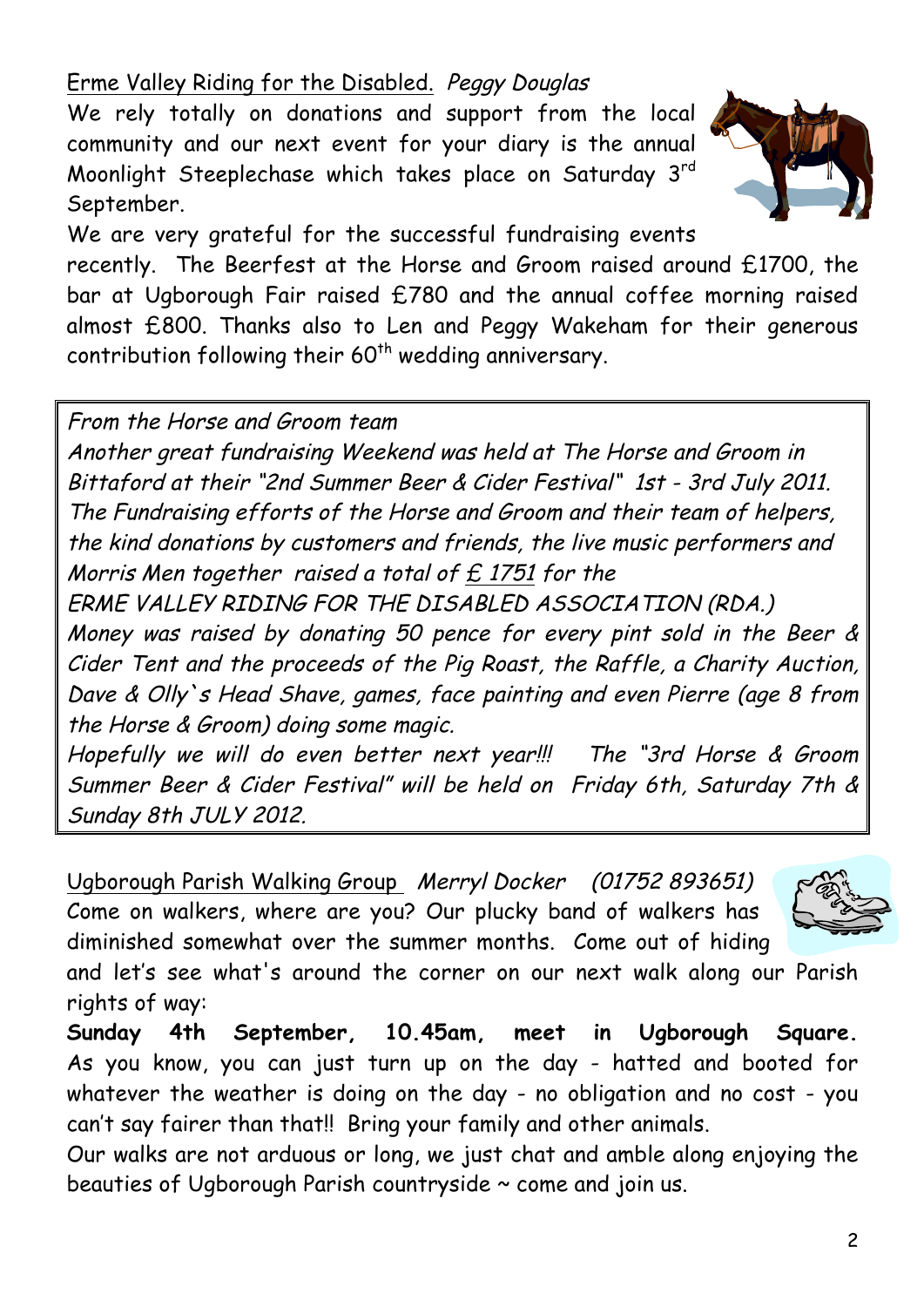Gardening Club Anne Holway and Shelley Hutcheon

The Ugborough Gardening Club is holding the Annual Produce and Flower Show on Saturday  $10^{th}$  September. It will be a quite informal



affair with local judges and all the popular classes but at a very different time of year. We hope that it will be a suitable date and would appreciate all of your feedback after the show in order to improve it for next year.

Please enter as many classes as you can (Schedules and Entry Forms will be in the Post Office) and then come along and enjoy cream teas in the Village Hall at 2.30 p.m. followed by a Sale where you will be able to buy plenty of lovely local produce. Flowers and children's paintings will be displayed in the Church over the weekend. See you all with your beautiful produce on 10<sup>th</sup>!!

Any queries please ring Shelley on 07720 765014 or contact anyone from the Gardening Club.

The next Gardening Club meeting will be at the Post Office on 22nd September at 8:00 pm.

FAIR COMMITTEE Howard Webster (Chair) This year's Fair Day was considered to have been one of our most successful and the good weather contributed to the happy atmosphere. Our thanks go to our retiring Postmaster Rupert Gillard together with Lord d'Ugborough for opening the Fair and to Jim Long for carrying out his duties as Town Crier in his usual inimitable style. We had a wide range of stalls offering an interesting variety of goods, a particularly high standard of entertainment and music. The BBQ, Hog Roast and Cream Teas were all kept extremely busy.

Thank you to all who worked so hard to make Fair Week so enjoyable, including the 6-a-side Football, Quiz Night, Family Bingo, Skittles Night and the wonderfully entertaining 'Ugborough's Got Talent'. The generous sponsorship from the advertisers in the Fair programme also contributes greatly to our fund raising ensuring that this year approximately £3,000 will be shared between our charities, namely Ugborough Village Hall, St. Peter's Church Restoration Fund & Erme Valley Riding for the Disabled.

Our AGM will be held in The Village Hall Committee Room at 7 p.m. on Tuesday 20<sup>th</sup> September. Anyone interested in joining our committee or being involved in any way, would be most welcome. We look forward to seeing you there.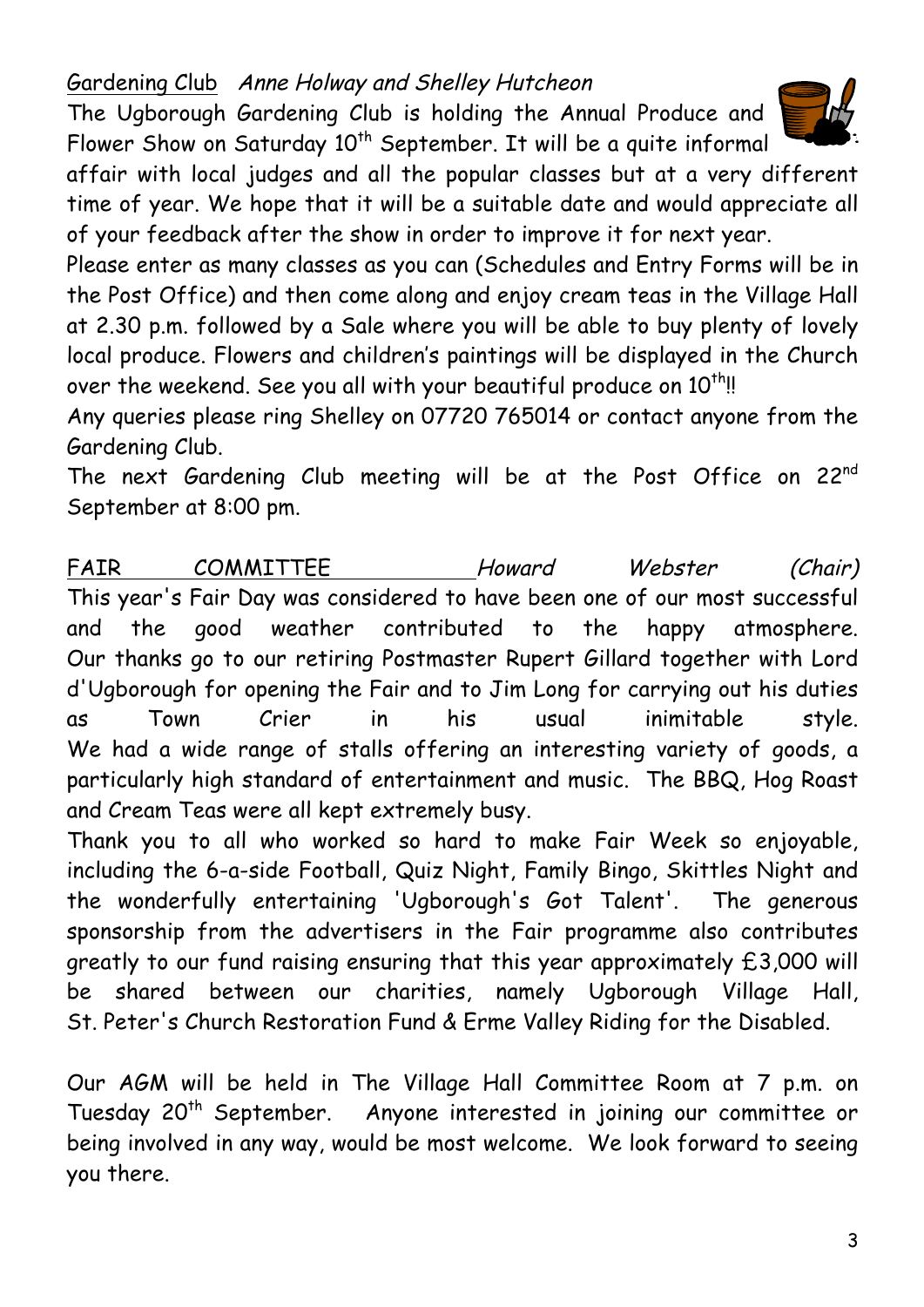Summer Rainfall at West Cannamore, Ugborough 510ft. above sea level. Thanks again to Len Wakeham for keeping these detailed records.



Total for June 120mm=4.72ins. Total for 6 months to end June 2011 555.5mm=21.87ins.



Total for July 84mm=3.30ins.

A Thank you from David and Jane Johns.

We'd like to thank everyone who so generously gave to the Devon Air Ambulance in lieu of gifts for our Ruby Party. A total of £1,080 was raised, which was fantastic – thank you all so much. David and Jane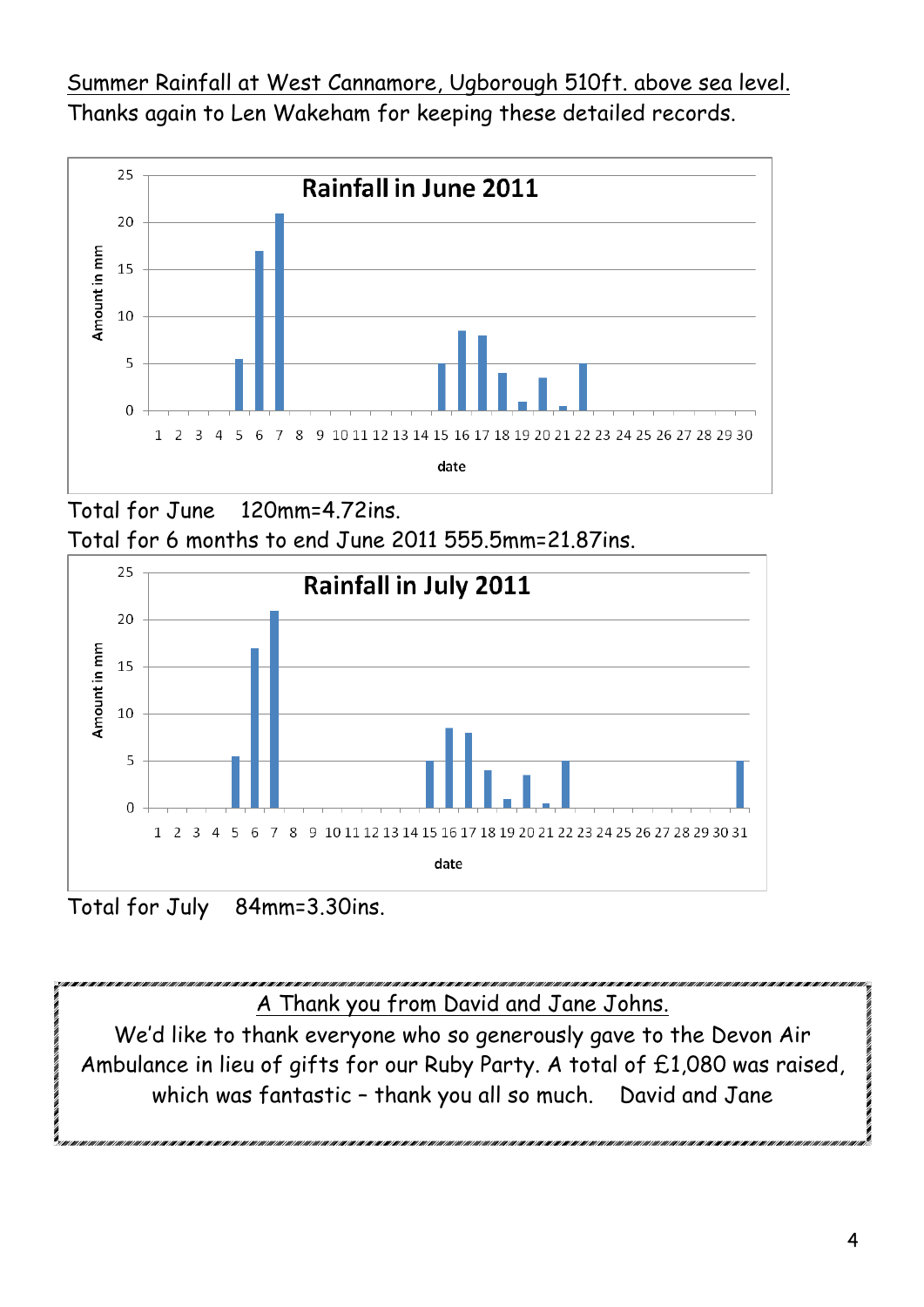# Ugborough and Bittaford Pre- School. Naomi Williams

We hope everyone enjoyed their summer break, and all of the staff are looking forward to starting the new autumn term. Sessions are already busy, with the afternoon sessions becoming increasingly popular. If you would like to register your child with the pre-school please contact us at your earliest convenience. Mervyn the Musicman will be continuing his regular Thursday visits, when we all have lots of fun joining in with his songs, music and dances. On Monday mornings we will be resuming our weekly visits to Hillhead classroom in the primary school, whilst the village hall is used for "Toddler Group". This has proved to be a valuable experience for the children enabling them to become familiar with the environment, and staff, and playing with new friends. This all helps with their eventual transition to school.

Ugborough and Bittaford Pre-School is officially an Outstanding pre-school as judged by our Ofsted inspection in March 2011. We continue to welcome children from all over the area from 2 years old to school age, offering two FREE taster sessions so that you and your child get the opportunity to come and see the setting and meet the staff prior to starting. Our opening hours are Monday, Wednesday and Thursday 9am to 3pm and Tuesday and Friday 9am to 12.45pm, term time only. For further information please contact either Tania or Naomi on 07763 215455, also you can log on to our website at www.ugboroughandbittafordpreschool.org.uk and learn more about us.

## Ugborough Village Hall Stafford Williams (Secretary)

A quiet summer is culminating in the refurbishment of the Hall lights and some redecoration. The annual inventory check highlighted one or two missing items, including a small table, as the hiring out of hall property has increased in recent months. If you still have any items please return them as soon as you can. The adoption of booking the Hall through the Ugborough.com website is in the final stages of preparation and details should be available in the next newsletter. Once the Post Office closes the use of the website will be the way to make bookings, download hire forms and keep up to date with Hall information.

> Bittaford Village Hall- Come Line Dancing with Maggie New Term starts on Friday 23rd September 2011 6.45pm Beginners 7.15pm, Improvers. Come join in the fun Contact tel; 01752/703289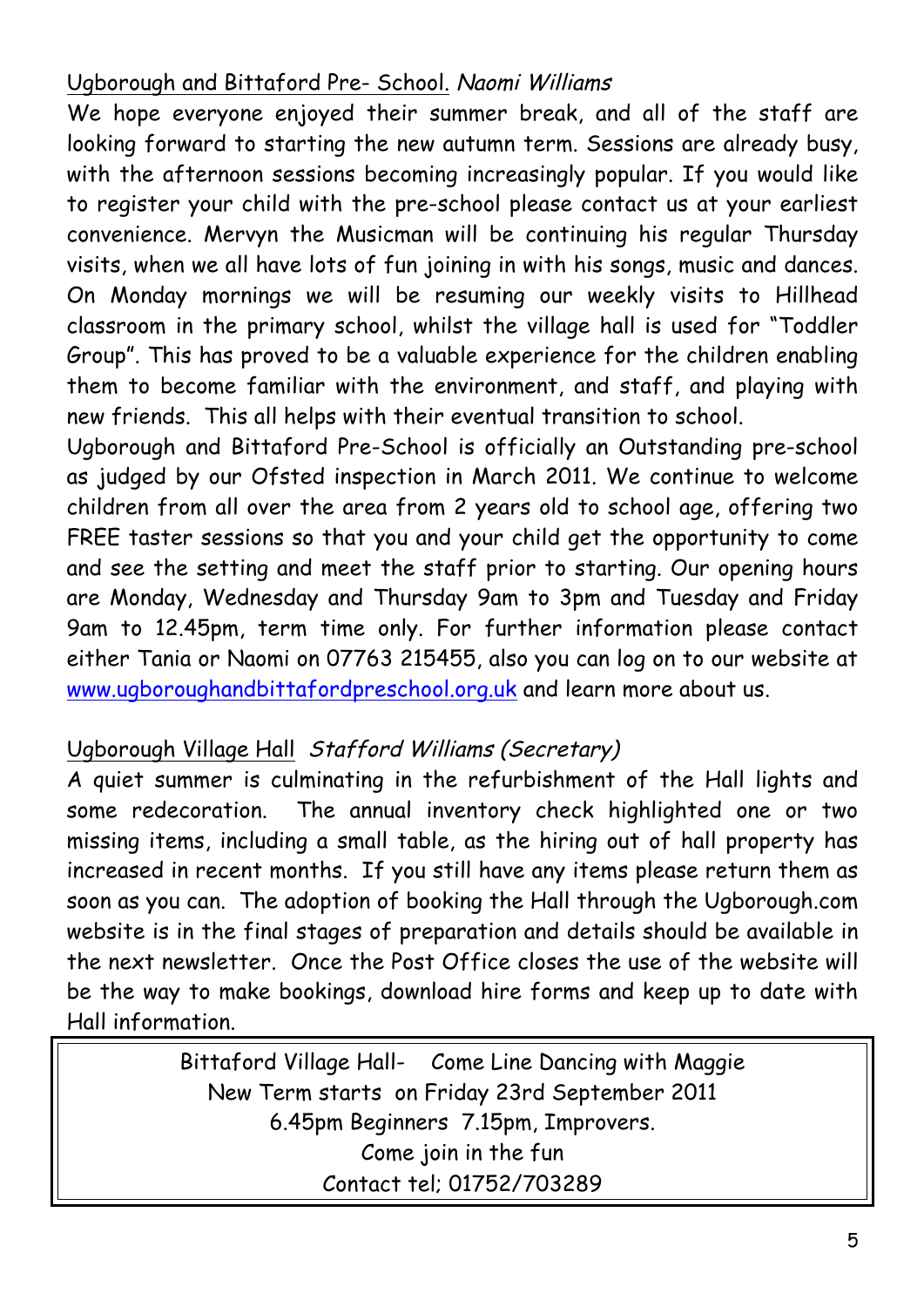As usual Taff Jones will be doing his energetic best for Devon Historic Churches Day on Saturday 10th September

St. Peter's Church, Ugborough will be open all day in connection with this event and the Gardening Club show. Soft drinks will be available to those participating in the Ride and Stride event.

Sponsorship forms are available from Taff

Book Lovers Anne Nonymous

'When the world is ready for bed'



Written by Gillian Shields and illustrated by Anna Currey.

Another book for the under fives, a delightful story in rhyme, about a family of rabbits preparing to go to bed.

They talk about their day, tidying up, looking out at the darkening sky, cleaning teeth and then have a story before clambering into bed.

'The Merchant's House' by Kate Ellis

The first Wesley Peterson Murder Mystery. Published in 1998.

D.S.Wesley Peterson is one of Devon's first black detectives and has a degree in archaeology. He is newly arrived in Tradmouth and his hands are full – a child goes missing and a woman is brutally murdered on a lonely cliff path.

His friend Neil Watson, an archaeologist, on a dig nearby, un-earths the skeletons of a woman and a new born baby in the cellar of an ancient Merchant's House.

Kate Ellis manages to bring together four plot lines. The information from the  $17<sup>th</sup>$  century is provided in diary excerpts, as chapter headings, and while fascinating, this does not intrude on the present day investigations – there may well be clues from the past that can help solve the crimes of the present. It's not just the primary characters that Kate Ellis brings to life, but the secondary characters as well. The story-line does not unfold quickly, but like a real crime investigation, develops bit-by-bit until all the clues are gathered together.

I enjoyed this book and really wanted to see what happened to the characters and the conclusion of the crimes. There are many more in this series of books to discover.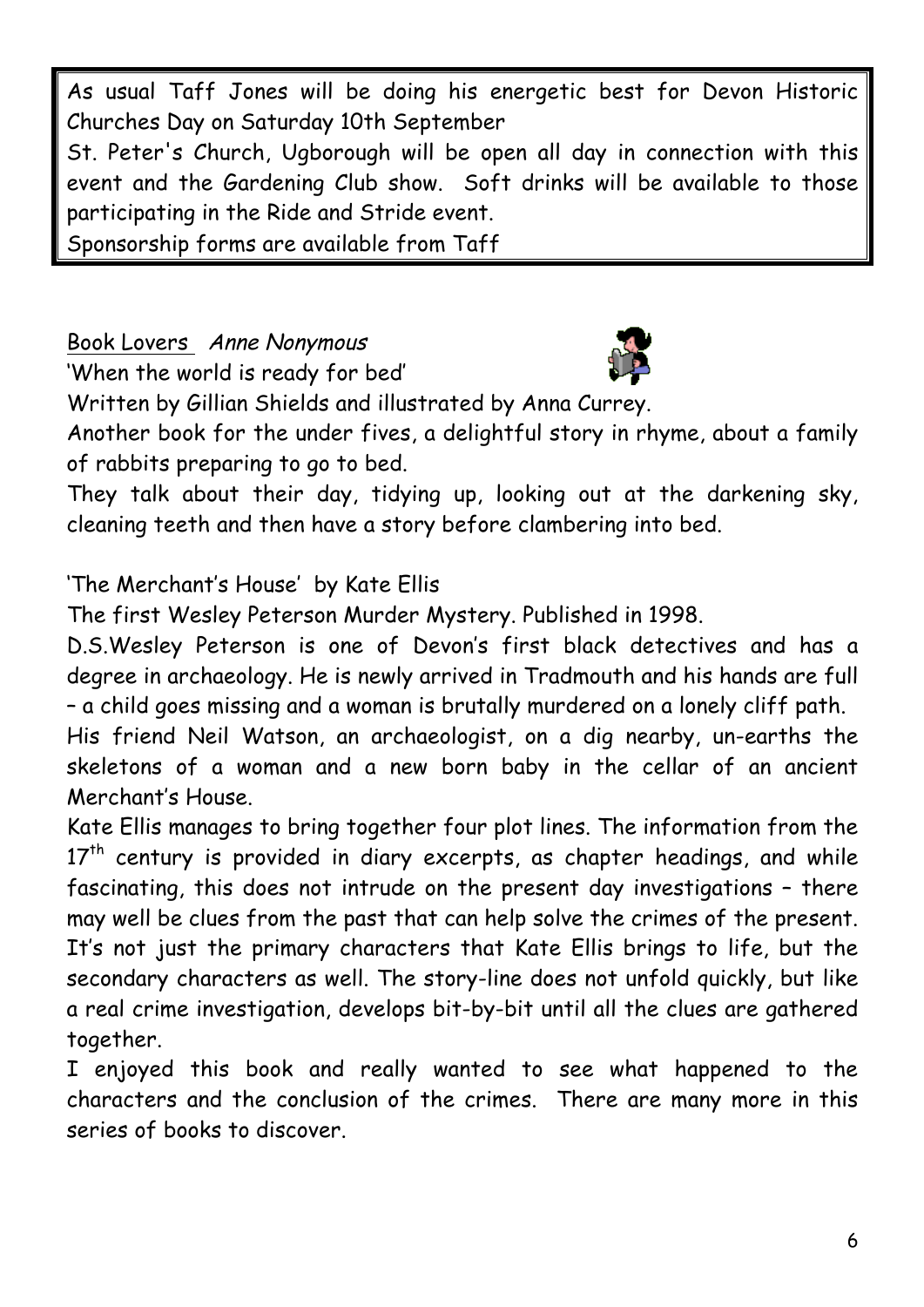

Your Stars Tonight.

"You don't have to sit in your deckchair out in the drizzle to prove a point," says an exasperated steamed dietor, "After all it was your idea to have a summer holiday in sunny Ugborough this year. Perhaps you should cheer

yourself up with thoughts of the coming long dark nights."

So this month let's have an easy one and then a really tough target. First off is Jupiter which is unmissable as it rises around 10 pm in the South East and after midnight climbs high above the southern horizon – by far the brightest object in the sky on a moonless night. If you have never taken the opportunity to see Jupiter with binoculars and to glimpse its four tiny moons – then this is your opportunity. For the older generation – don't forget time is shorter than you think – for the younger ones –don't worry - there are lots of better things to do first.

Much more difficult is the comet C/2009 P1 Garradd that is currently inching across the skies – it will take much of September to move through the constellation of Sagitta (the Arrow) and even with good binoculars on a clear night it is no more than a hazy smudge against the starry background. Unfortunately this part of the skies has more than its fair share of fuzzy smudges which are not comets but are distant star clusters or even more remote galaxies. Which is why back in 1770 an avid comet hunter – Charles Messier – became so frustrated with distinguishing between comets (which move small but perceptible distance each night against the starry background) and these other fuzzy smudges (that don't appear to move at all) that he set himself a lifetime task of listing them. He found 103 before the Grim Reaper intervened, but he ensured his name's immortality as the his list of Messier Objects is still used - and modern day star freaks hold Messier Marathons to try and see all of them in one night.

For those of you who are anxious to find Sagitta (let alone the comet) I can only quote from my astronomical bible – "Introducing Astronomy" – written back in 1950 when men were men and astronomers part time lumberjacks. "Owing to the faintness of its stars it is useless to attempt to find Sagitta until the circumambient constellations of Aquila and Cygnus are known". That's put us in our place - none of the molly coddling you get from modern astronomical TV pundits!

So it's prizes time – a bag of the steamed dietor's freshly picked runner beans for the first person to find Sagitta – and for anyone who can find the comet, a box of top quality bric a brac unsold at the Ugborough Fair.

"It's Rupert on the phone," I call down the stairs. "I expect he's looking for a replacement editor for Rebekah - recognition of my talents at last," exclaims the steamed dietor flushing distinctly pink around the ears with excitement. "Well I thought he said something about not forgetting to pick up the bread from the Post Office" I mumble before heading down the garden to see another Messier object.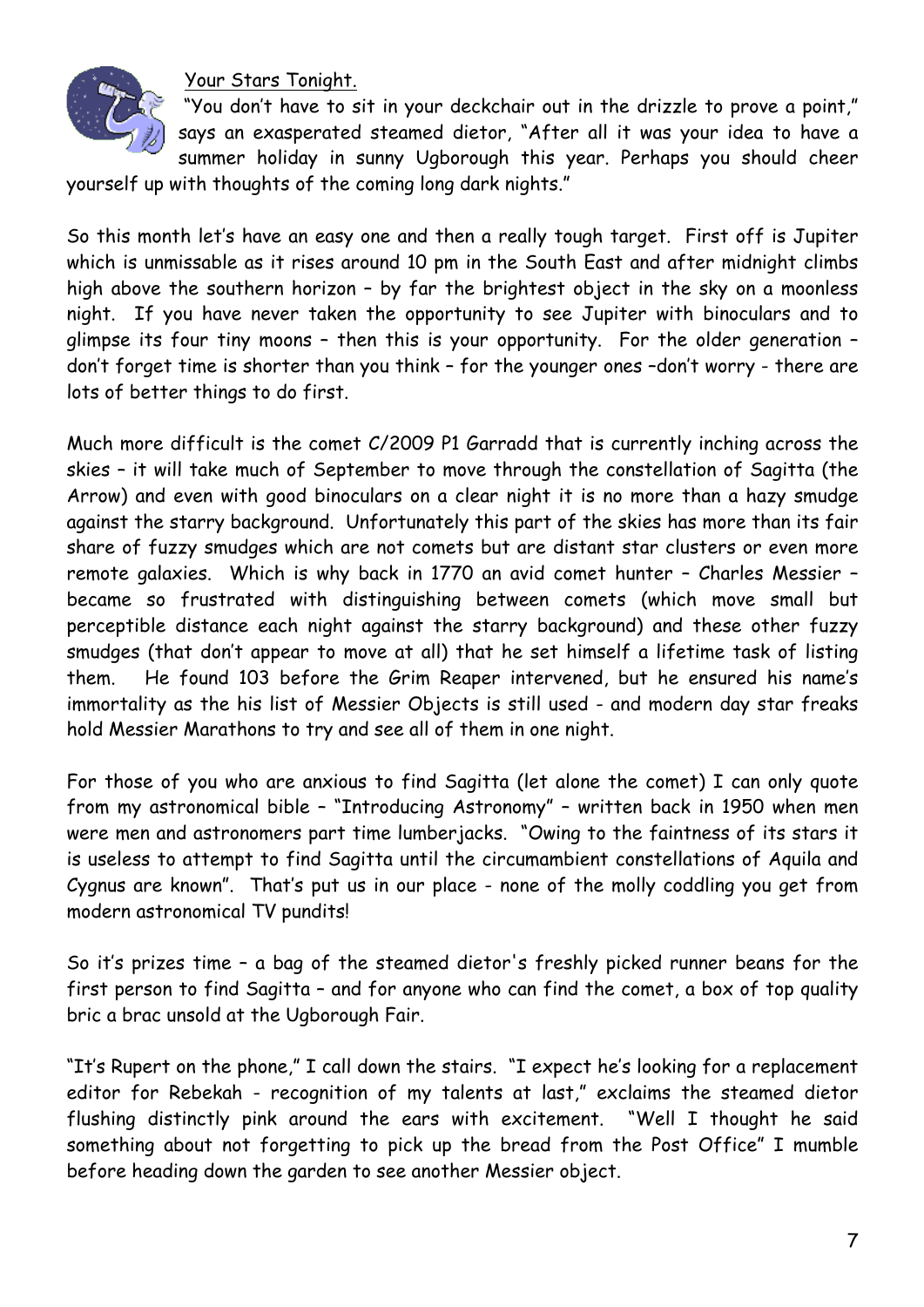#### FRIENDS OF ST. PETER'S PROUDLY PRESENT GILBERT AND SULLIVAN CONCERT at ST PETERS CHURCH UGBOROUGH FRIDAY 30TH SEPTEMBER at 7.30 TICKETS £8.00 TO PURCHASE TICKETS CONTACT 01752 892086 OR 07866518333 TAFF/ PHILOMENA (Working to improve the fabric of the church- this year the heating!)

#### SPORTS REPORT- Janner Motson **UGGIES KEEP 100% RECORD**

Whilst England may have reached World Number 1 status, the men of Ugborough have maintained a record of their own. Incredibly, despite the talent on display and undoubted enthusiasm they have yet to win this year, following their  $6<sup>th</sup>$  defeat earlier in August. It was a case of catches win matches in darkening gloom at Ivybridge with no less than 6 attempts being fumbled, leaving the opposition to get away with 146 in their 20 overs. Some good work by Mike McClement (28) kept the team on target and a magnificent 51 not out by man-of-the match Jeremy Hobart looked at one stage as if it might be enough. However, Jeremy eventually ran out of partners (despite a mistake by the umpires allowing 22 overs to be bowled) to leave the Uggies 20 short.

Previously, the team had looked on target at Buckfastleigh with Paul Strauss-Stewart and Stafford Dravid-Williams getting them to 72 at halfway, but faltered in the middle order to lose by 40. At Yealmpton, they snatched defeat from the jaws of victory when Geoff Hughes-Boycott became bogged down by the spinners (and the seamers, swingers, lobbers, lazy and lame) and the tail could not quite rescue the situation.

Known as 'Dads Army' by the local opposition, the Uggies are looking more dangerous than ever as they strive for the elusive win. Top performances from bowlers Keenan, Lumley and Parham have made big contributions, but it has been a lack of depth to batting that has held the team up. Last match is Modbury at Filham Park on  $4^{th}$  September with a 4pm start, so they expect a huge crowd for what could be the game of the year.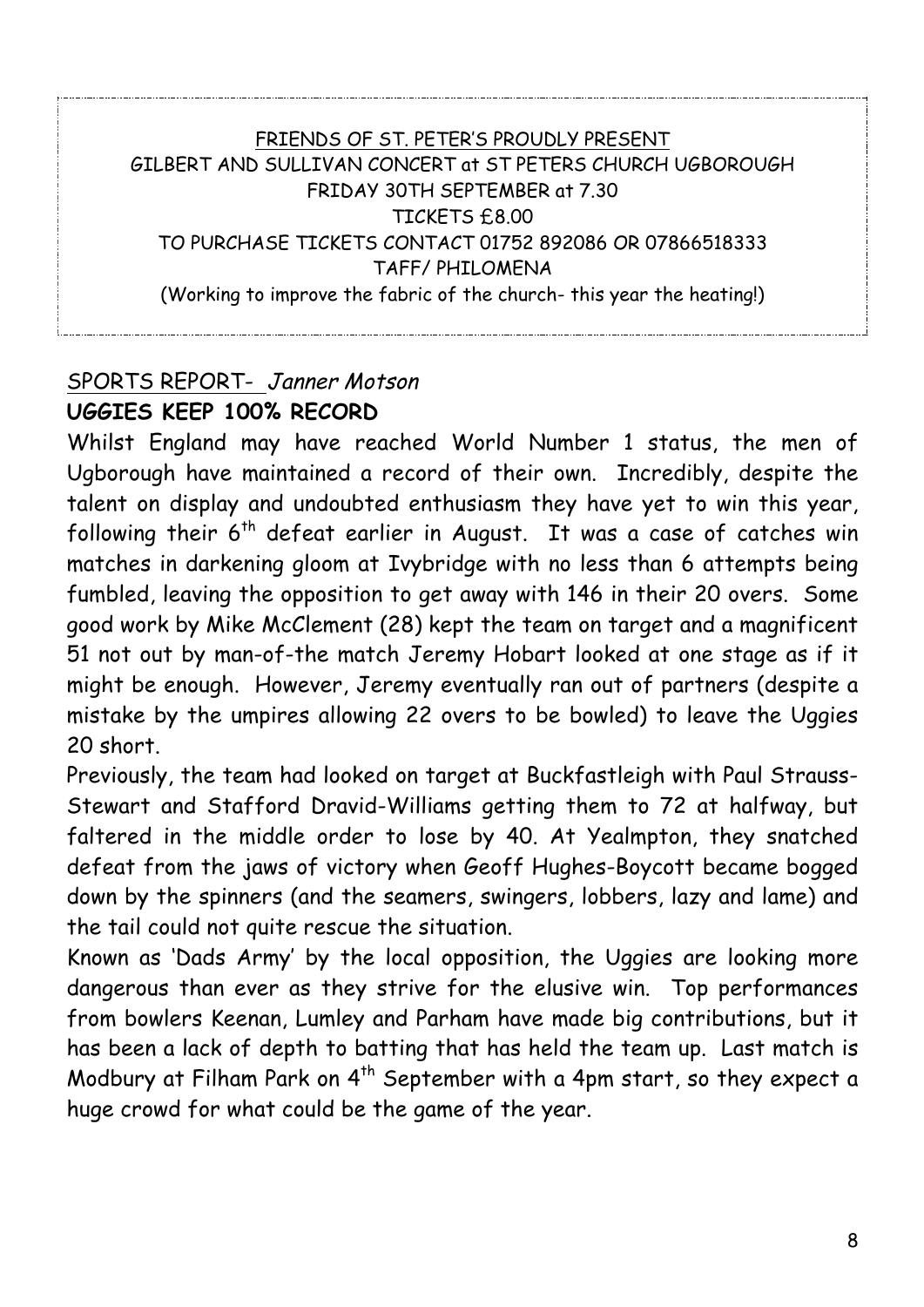# Ugborough Local History Group Merryl Docker

Our 2011/12 season is about to start. The first talk will be held on: **Wednesday 28th September, 8.00pm in Ugborough Village Hall** when our topic will be **Devon Place Names** presented by Robert Hesketh. We have a full and varied list of talks lined up for you for our new season - we meet on the last Wednesday of every month in Ugborough Village Hall - at just £6.00 per year membership - a real bargain! We are a very friendly bunch, non-academic, all sharing a common interest in learning more about the beautiful place we are so fortunate to live in. Non-members are always made welcome at  $£1$  on the door, but why not join  $\sim$  members are invited to a special event at Flete House to be entertained by TV presenter Adam Hart-Davis on November 23rd ~ reason in itself to join us!!

On behalf of Ugborough Local History Group I would like to say **a very happy retirement to Joan and Rupert Gillard** ~ well earned and well deserved.

We will all miss the Post Office and shop more than they will ever know. They have been such an asset to the community in so many spheres - the shop being the hub around which all events seem to have spun. Ugborough will change the first time in history to have no shop, but it is up to us all to carry on the close knit community we have become - with our wonderful newsletter being the hub.

**Best wishes Rupert & Joan,** you will continue to be a hugely important part of Ugborough as well as part of its history!!

An **Afternoon Tea** will be held in St Peter's Church on Sunday 25th September at 3.30 p.m. to mark the retirement of Joan & Rupert Gillard as Postmistress and Postmaster.

**A warm invitation is extended to all to come and share in this special occasion.**

Anyone wishing to contribute refreshments should please contact Anne Holway (893114), any other enquiries to Howard Webster (892314)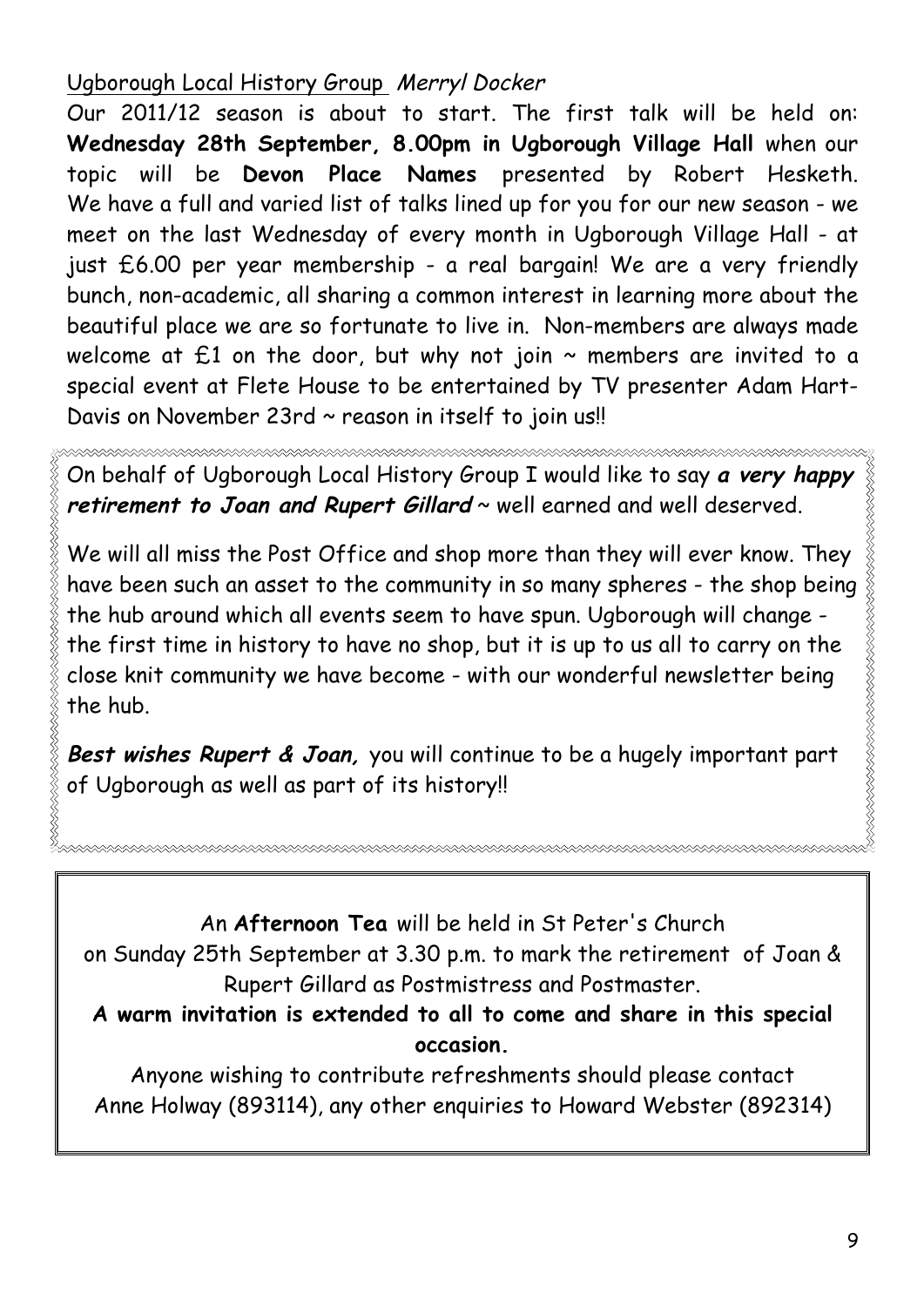# **CHERNOBYL CHILDREN**

The Totnes & South Hams link of the national charity Chernobyl Children's Lifeline is looking for families to host a group of ten 10-year-old children from Belarus over Easter next year. This follows the visit this year – the twenty-fifth anniversary of the nuclear disaster – of 8 Ukrainian children, who were given a month of fresh air and healthy food in the South Hams. Children in many areas of Belarus and parts of northern Ukraine are still suffering from the effects of radiation and will do so for generations to come. The soil is contaminated, as is the food they eat and the milk they drink. Even today, children are being born with life-threatening conditions, ranging from cancer to thyroid problems and weakened immune systems. It is estimated that 4 weeks in a clean and healthy environment can add a further two years to their life expectancy. IF YOU CAN HELP IN ANY WAY, EITHER AS A HOST FAMILY (2 CHILDREN FOR 2 WEEKS) FUND-RAISER, CAR DRIVER OR GENERAL SUPPORTER, PLEASE CONTACT LINK CHAIRMAN SUE WYETH ON 01548-821201.

More information about the Link and the work of Chernobyl Children's Lifeline can be found on our website, www.ccll.uk/totnes

#### History Corner Alan Yates

As this may well be my last "History Corner", I thought that I would bow out, not so much with a bang, but with more of a clang.

There is an old proverb that says "children should be seen but not heard", but in the case of church bells, it is more of a question of "heard but not seen". St Peter's Church has a peal of eight bells which is more than average for a country parish church.

There is no record of Bells previous to 1553, when 4 were enumerated by the Edward VI Commissioners in their Schedule of Church Property, but the size, dimensions and strength of the old Tower, suggests its design for such. The idea that church towers were made strong for purposes of defence does not seem probable as they were so open to attack in other ways. The tower was heavily built in order to support itself and the stress of the swinging bells, but being so strong, it was used at times for the purpose of defence.

Between 1553 and 1762 another bell had been added, when and under what circumstances, there is no record of, but now there was a desire to have another bell.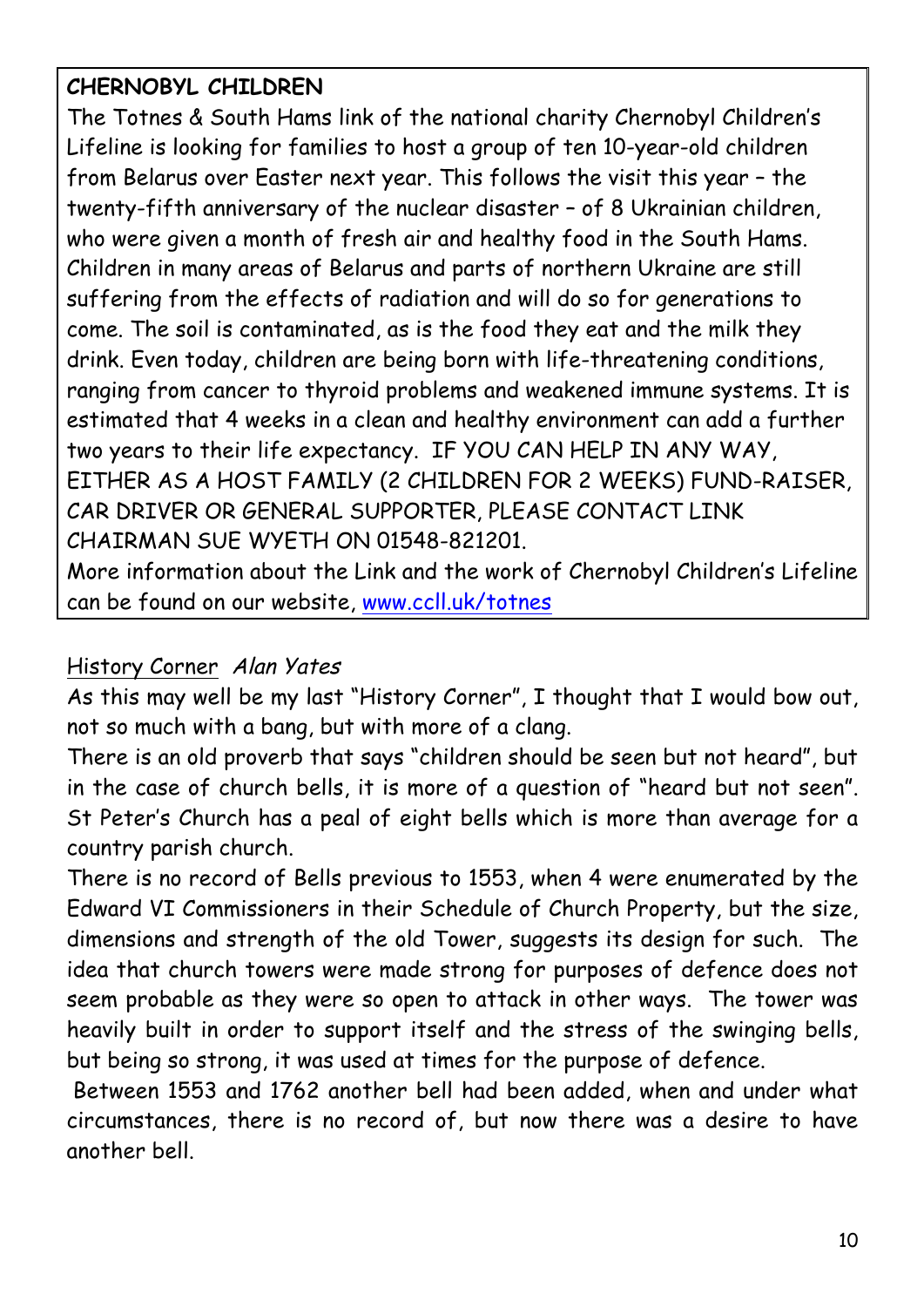In 1761 a vestry Meeting was held for this purpose:-

"Ugborough, 4<sup>th</sup> November 1761, at a vestry meeting held at the church for casting the bells. We, the Parishioners, whose names are hereto subscribed, do consent to have the old bells recast into six bells. The note of the tenor to be F flat natural, and do agree to pay for the metal that shall be added in casting the same for the six bells". In 1813, two bells were added to the Church Peal making it now one of eight. In 1826, one of the bells had to be lowered for some purpose, for we find in the Church Wardens' Account for the "Beer for getting the Bell".

A Memorial stone was placed in the Church in 1881, recording that it had been struck by lightning. There is no record of what damage was done, but that year the patrons granted £80 for the restoration of the bells. Considerable repairs were carried out upon the church tower in 1911, including:- Eight bells taken down and re-hung in an iron frame, new floor and beams in the Belfry.

The eight bells, as is common practice, bear inscriptions.

Treble – Thos. Bilbie Cullompton 1813

 $2^{nd}$  – Identical

3<sup>rd</sup> - To call Christ's flock aloud I sing

4th – J.Taylor & Co. Founders Loughborough 1881

 $5<sup>th</sup>$ – T. Bilbie Fecit 1764 God Preserve Mr Jonathan Gest & Mr John Stentiver Ch.Wardens

6th – Mr Sampson Crocker Ch.Warden Thomas Bilbie Cullompton Fecit 1804

7th- W Pannel of Cullompton AD 1826

Tenor – Religious death and pleasure makes me ring Mr John Pain Ch.Warden Thomas Bilbie 1762

(Editor's note- I would like to record my thanks to Alan for his very interesting articles. He has been a most reliable and conscientious contributor and will be much missed.)

Have you heard?.....................

A Drop-In Centre serving coffee/tea/biscuits and cake is opening on Thursday 1st September and is to be held every Thursday from 10-12 in Ugborough Church.

If you have just moved into the area or have lived here for years it is a wonderful opportunity to meet up with friends and neighbours.

Do please come.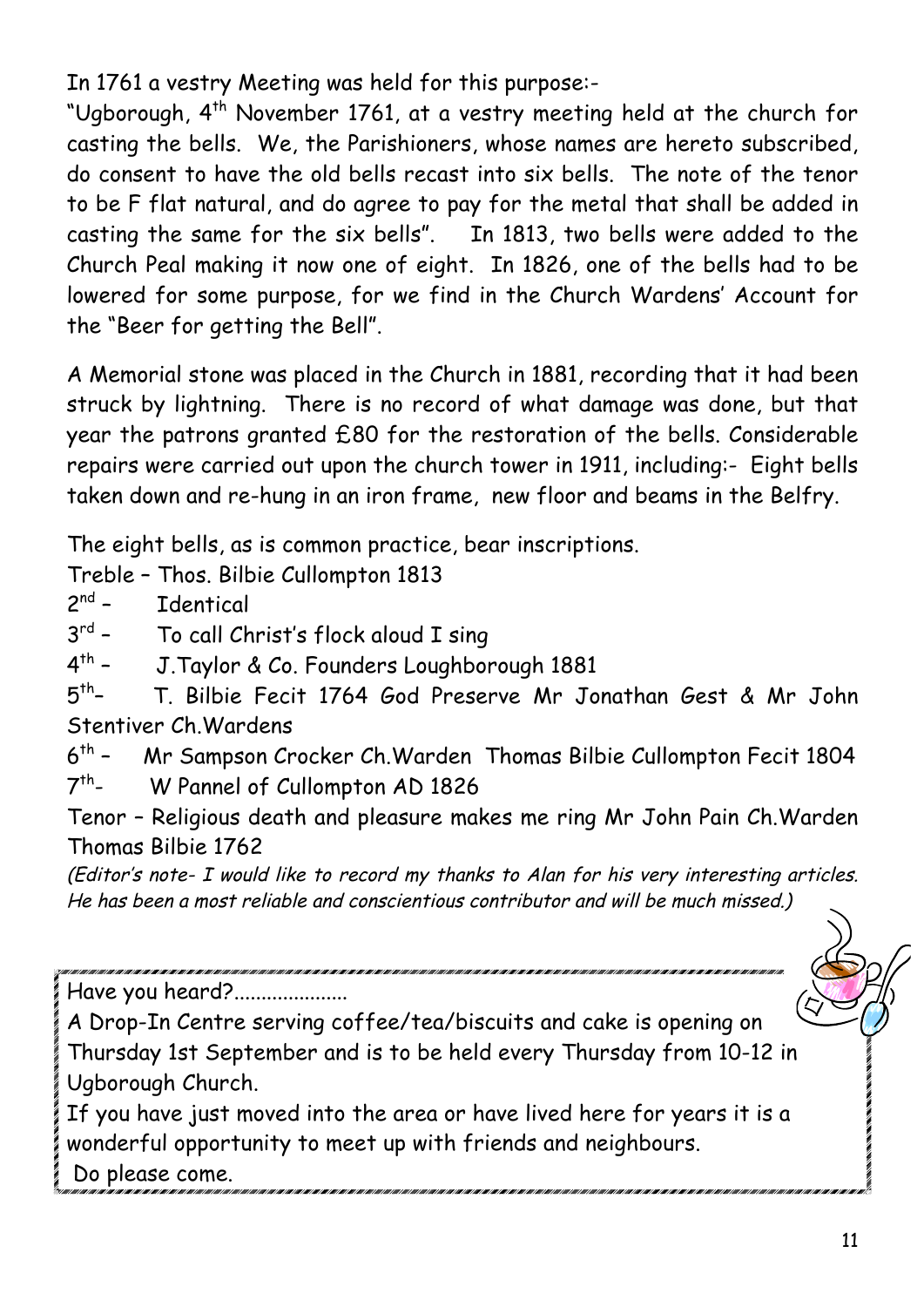Ugborough Parish Council Clerk: Sarah Woodman Tel: 01626 824568

email: ugboroughhpc@yahoo.co.uk Website: www.ugboroughparishcouncil.gov.uk

The Parish Council does not have an official meeting in August, although if any planning applications are received for consultation, then a short meeting is held just to consider those items. In my experience, this means that we always hold a short meeting in August, and this was no exception, as two applications were received.

Planning Applications The additional floodlights and soccer dug-outs received support from Councillors and, apart from a query over land ownership, no objections were raised to the proposed new access, parking and turning area at 2 Horsebrook Barn, Avonwick.

A whole host of applications were considered at the July meeting (which I have previously not reported, as there was no August Newsletter): No objections were raised to the additional stables, hay barn and tack room at Land at SX 6915 5823; to the canopies and other minor amendments to the buildings at Lower Yard, Moorhaven; to the retrospective extension, balcony, additional parking, stable and retaining wall at Spring Cottage, Filham (although Councillors recommended that the retaining wall be stone faced); to the solar PV ground array at Stoneybrook, Moorhaven – although it should be subject to a condition that, when the PV array was no longer used, it be removed and the land revert to paddock; to the renewed application for extension and replacement shed at Cheston Farm Cottage, South Brent; nor to the conversion of outbuildings to ancillary residential/holiday let at Hollies, Wrangaton – subject to a condition that it should not be used as a separate dwelling.

Councillors supported the proposed all weather donkey track and sensory area at Elizabeth Svendsen Trust, Ivybridge; the replacement porch, garden shed, new garden room/home office and pedestrian access only Fore Street at 2 Park Cottages, Ugborough (provided its use was ancillary to the dwelling house); and the Parish Council's own planning application to level the playing field at Moorhaven – which would provide a valuable community facility. Finally, Councillors objected to the retrospective application for access way, gates and walls at Field SX6701 5365, west of Shiltson Gate, Ugborough on the grounds that no reasons were given for the additional track and access.

Planning enforcement at SHDC has become more high profile, as details of four alleged breaches were given at the August Parish Council meeting. Some investigations are still ongoing, but the owners at Lower Eden Stable, Yellowberries Lane, South Brent and Haydons Farm, Wrangaton have been given an ultimatum – either cease the unauthorised use or apply retrospectively for planning permission.

The Conduit shield is the last part of the conduit to be renovated and you are being consulted on what colours should be used. It has been suggested that it should be painted red, white and blue – what do you think? Any suggestions should be passed to the Clerk (contact details above) or Chairman George Beable on 01752 892410 or ghbeable@farmconnections.co.uk.

Dartmoor National Park Authority is consulting on its Draft Development Management and Delivery Development Plan Document, and any views should be submitted by the 23<sup>rd</sup> September. As this document could have a fundamental and long-lasting effect on any future development in Bittaford and Wrangaton, local residents should not miss the opportunity to have their say.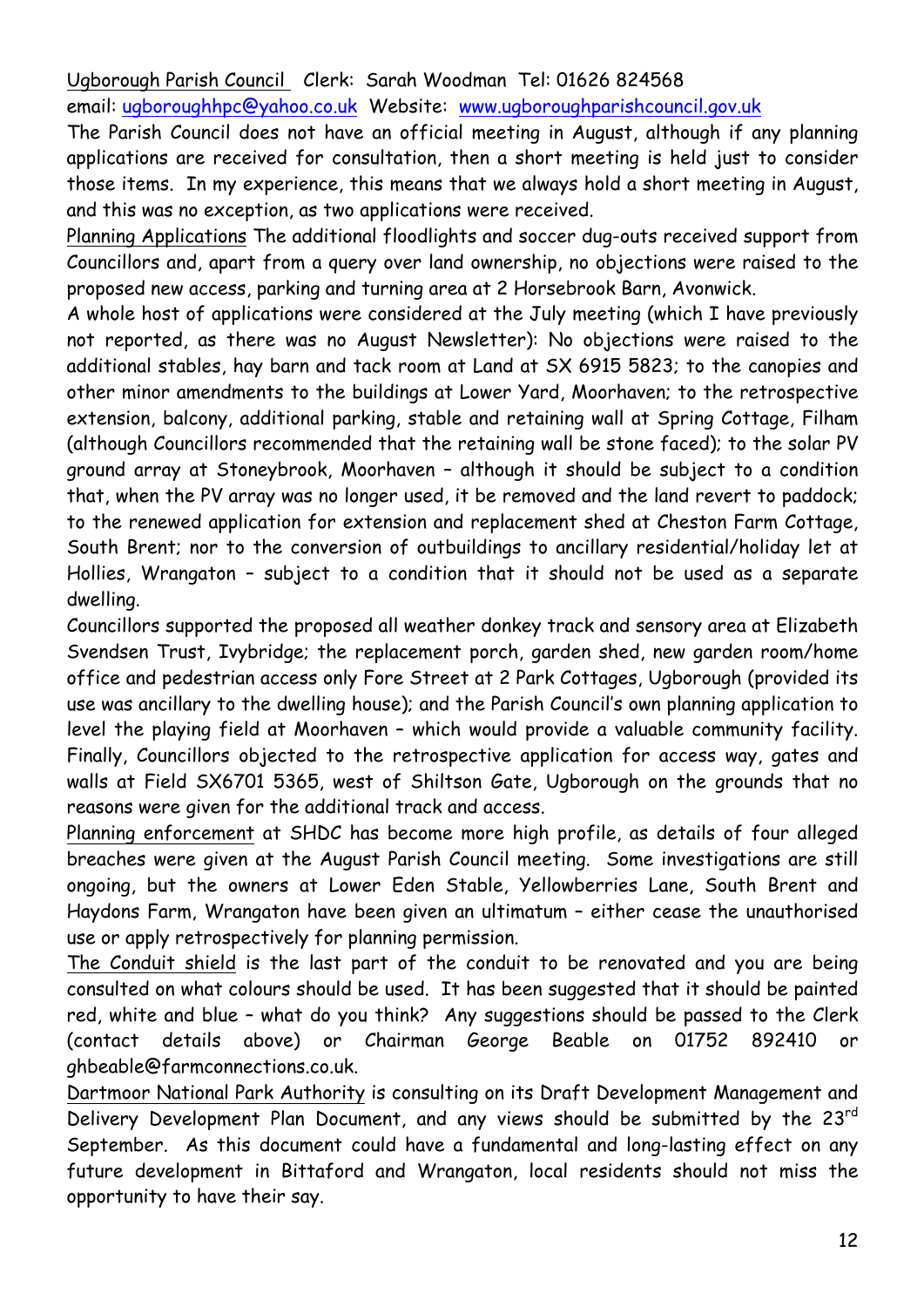A notice giving details of the consultation is displayed in the newsletter and the Bittaford & Wrangaton notice boards. The Parish Council is also keen to hear your views on the document - please let the Clerk know by the  $12<sup>th</sup>$  September.

£4000 grant funding is available for the Parish through the Devon County Council Locality Budget. Ideally, the funding should be used to unlock matched funding for capital projects, such as buying equipment, for special events or for building repairs. If you have a community project which could benefit from the scheme, please contact the Clerk.

The Police report highlighted the need for residents to be on the lookout for burglars posing as officials from Council or utility companies, cold callers offering to sell products and services, and workmen claiming to need access to the property to carry out urgent repairs.

Bittaford and Ugborough play parks should be in line for a major facelift. Funding from SHDC, North Face and Sports England may be available to provide improved play facilities amounting to £10,000 in Ugborough and £15,000 in Bittaford. Local mum Amanda Barnes is spearheading the project and asking for your support – if you are able to help, please contact her on 01752 690322. More details on the project are available on her Facebook page, Bittaford and Ugborough playspaces.

Moorhaven playing field Finally, hot off the press – I have learned today that the Parish Council's planning application to level the playing field to make it suitable for football has received approval!

The next Meeting will be at 7.30pm on Wednesday 14<sup>th</sup> September, and you are welcome to attend. Agenda and minutes are displayed on the Council's noticeboards and website.

**Dartmoor National Park Authority** is preparing a document that will provide more detailed policies to guide decisions on individual proposals. Where necessary, it will also allocate areas of land for specific uses to meet the requirements of the Core Strategy. This document is called the Development Management and Delivery Development Plan Document. The Authority is consulting on a draft version of the document in the summer and would like to hear your views by 23rd September 2011. The full document is available on their website,

www.dartmoor-npa.gov.uk and comments can be submitted by letter, email or filling in a consultation form (available online)

**Bittaford** is identified as a 'Rural Settlement' in the Plan, where the strategy would envisage small scale development to serve the needs of the community. This may include a limited amount of affordable housing to meet local needs.

**Wrangaton** is not identified as a settlement in the Plan, and any development will focus on agricultural, forestry and other rural enterprises which will help to meet National Park purposes. **Ugborough Parish Council** is consulting the residents of Bittaford and Wrangaton before submitting its response to the Development Plan Document

• Are you happy that there are no specific policies or proposals for your village?

Would your village benefit from some limited development – residential, retail or industrial?

• Currently, only applications for 'affordable housing' may be considered in your village. Should there also be an allowance for 'open market housing'?

• Should the planning administration of Wrangaton be united?

Currently, Dartmoor National Park Authority administers the land to the North of the B3213 and South Hams District Council to the South.

**Please let the Parish Council have your comments by Monday 12 September Contact Clerk Sarah Woodman on 01626 824568 or ugboroughpc@yahoo.co.uk**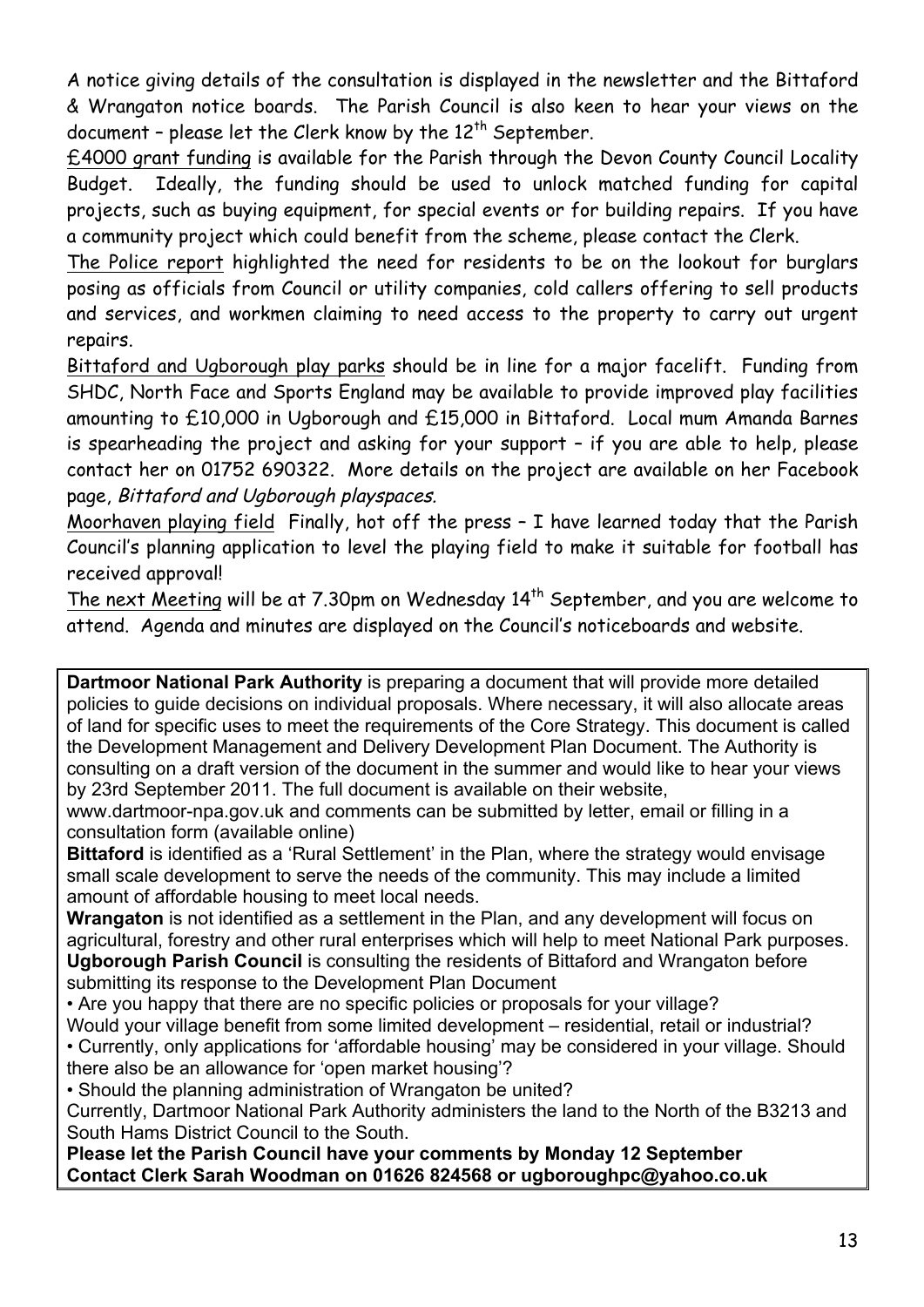# Bittaford Methodist Church Jutta Berger

Please join us at our services which start at 10.30a.m. each Sunday. You will be very welcome.

#### St Peter's Church, Ugborough

#### **Celebrations abound at Ermington on Sunday 21st August**

The Three Rivers Mission Community was officially celebrated at a Eucharist Service at Ermington, with Bishop John presiding. Rev Harry Jevons and Rev Caroline Luff were licensed for all seven parishes. Some 150 parishioners from seven parishes celebrated the joining together into a Mission Community. Rev John Ough leads the Mission Community full time and the Rev Harry and Rev Caroline will work two days per week plus the services on Sundays. Rev. John now hopes that the churches can grow as they take the message of the love of God to all within their parishes and beyond.

#### And our regular letter from Rev. Caroline

#### My dear friends,

Where does the year go – one no sooner gets used to writing the new year on cheques and things than it's nearly over, and certainly this year because of the dry Spring, there's a very autumnal feeling already (Aug  $8<sup>th</sup>$ ).

However September is also a month of beginnings – the school year and various activities that start up again after a summer break. For the Mission Community it will be especially true as we shall be starting the season with the correct complement of clergy so we really can see the potential. We are hoping that increasingly we shall be doing things together which can lead to a useful cross-fertilisation of ideas.

Maybe you have an idea of something that might catch people's interest and encourage their Christian discipleship – so why not ask your churchwarden to float the idea at their meeting on September 22 $^{nd}$ ?

Grass-roots initiatives are often very fruitful, because they come from the community who know what works and what doesn't.

Two offers can be made here: The Emmaus Group is going to spend 6 sessions thinking about and practising prayer, with the sessions based on the Lord's Prayer. The first meeting is on the feast of St. Michael and All Angels, an appropriate date when we can feel surrounded by the heavenly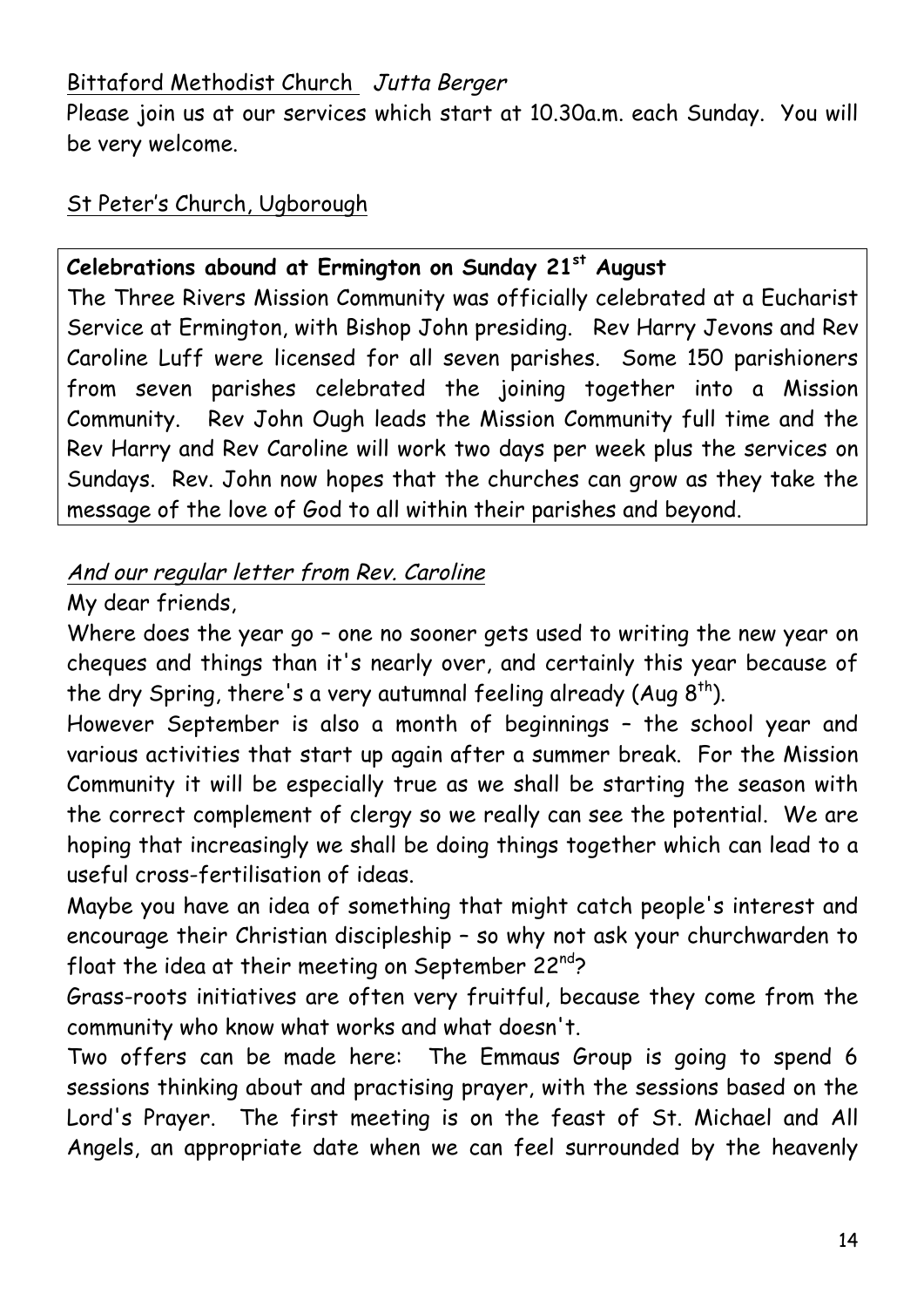hosts - Thursday Sept. 29<sup>th</sup> in Diptford. Thereafter we shall meet fortnightly. Do give me a ring if you'd like to know more.

The Mothers' Union is also planning its programme for the next season – we should welcome anyone, male or female, who is interested in promoting Christian family life. Again give me a ring if you'd like a programme.

But whatever takes your fancy as an activity during the autumn and winter, I hope we can all derive physical, mental and spiritual benefit as we enjoy the wonderful opportunities God gives us – for all of which we will give thanks – along with the apples and artichokes, beans and berries, corn and cucumbers, and potatoes & parsnips - at our Harvest Festivals. We pray that we may be good stewards of our fantastic planet and always prepared to be generous to those who have seen their livelihoods disappear in so many tragic ways.

With good wishes to you all,

Caroline

REAR AN SAN SAN SAN SAN

# **A Final PS to the Bible Roadshow**

Dennis – the Roadshow's Treasurer - tells me that the total amount raised at the various events was £164.56. This is being sent to the Bible Society to assist their work of translating and distributing Bibles in many parts of the world. Thank you for your generosity.

## **Diptford Holiday Club**

Very many thanks to **all** those who helped with the splendid Holiday Club at which nearly 40 children had great fun - and so did we adults, if the truth is told. The children were all so well behaved, with the older ones caring for the younger ones, and they were a joy to entertain. We all know a bit more about the beasts of the Bible and have learnt some new games and songs. See you next year.......

Friends of Diptford School are holding a Nearly New Sale of children's clothing, toys and equipment at South Brent Village Hall on Saturday 24<sup>th</sup> September from 10 a.m. to 12 noon.

S